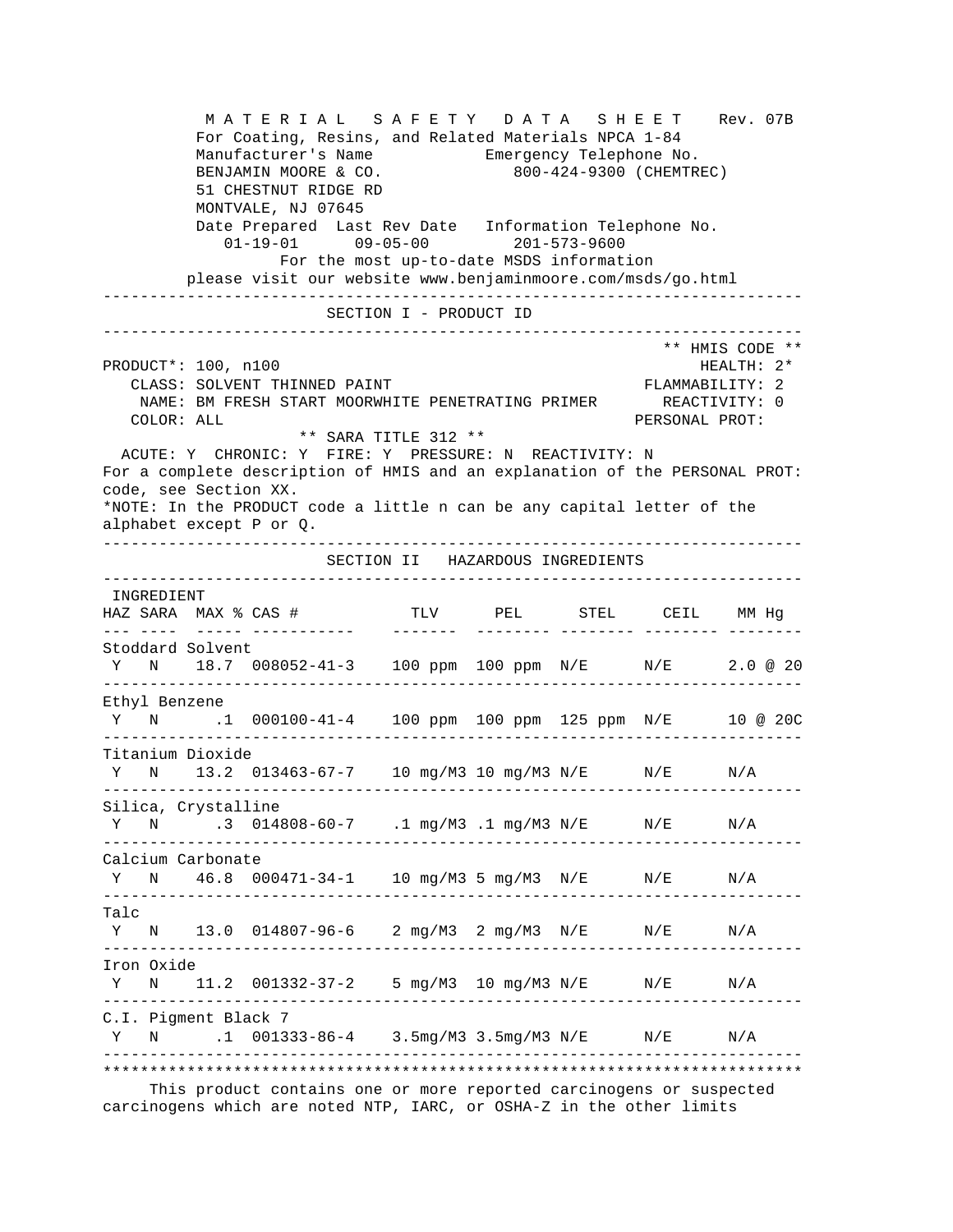recommended column. \*\*\*\*\*\*\*\*\*\*\*\*\*\*\*\*\*\*\*\*\*\*\*\*\*\*\*\*\*\*\*\*\*\*\*\*\*\*\*\*\*\*\*\*\*\*\*\*\*\*\*\*\*\*\*\*\*\*\*\*\*\*\*\*\*\*\*\*\*\*\*\*\*\*\* Note: This product contains pigments which may become a dust nuisance when removed by abrasive blasting, sanding, or grinding. This product may contain small amounts of materials known to the State of California to cause cancer and reproductive harm. --------------------------------------------------------------------------- SECTION III PHYSICAL DATA --------------------------------------------------------------------------- BOIL RANGE: 310.0 to 319.0 WT/GL: 11.9 to 12.8 %VOL/VOL: 34.0 to 36.1 EVAPORATION RATE: SLOWER THAN ETHER VAPOR DENSITY: HEAVIER THAN AIR --------------------------------------------------------------------------- SECTION IV FIRE AND EXPLOSION HAZARD DATA --------------------------------------------------------------------------- D.O.T. FLAMMABILITY CLASS.: COMBUSTIBLE FLASH POINT: 113 F PMCC LEL %: 1.0 EXTINGUISHING MEDIA: FOAM CO2 DRY CHEMICAL WATER FOG UNUSUAL FIRE AND EXPLOSION HAZARDS: Toxic gases may form when product burns. Closed containers may burst if exposed to extreme heat or fire. SPECIAL FIRE FIGHTING PROCEDURES: Cool exposed containers with water. Use self-contained breathing apparatus. Do not use water stream on burning liquid. Use self-contained breathing apparatus. --------------------------------------------------------------------------- SECTION V HEALTH HAZARD DATA --------------------------------------------------------------------------- EFFECTS OF OVEREXPOSURE - ACUTE: Inhalation - Harmful if inhaled. May affect the brain or nervous system causing dizziness, headache or nausea. Contact - Causes eye irritation. Contact - Causes skin irritation. Skin Absorption - Hazardous ingredients contained in this product have the capacity to be absorbed through the skin in sufficient quantities to cause systemic toxicity. See Safe Handling and Use Information (Section VIII). Ingestion - Irritation of the digestive tract and nervous system depression (drowsiness, dizziness, loss of coordination and fatigue). Aspiration Hazard - This material can enter lungs during swallowing or vomiting and cause lung inflammation and damage. EFFECTS OF OVEREXPOSURE - CHRONIC: Contains: Crystalline Silica which has been determined to be carcinogenic to humans (1) by IARC when in respirable form. Risk of cancer depends on duration and level of inhalation exposure to dust from sanding the dried paint or spray mist. IARC has classified Carbon Black as possibly carcinogenic for humans (2B). NOTICE: Reports have associated permanent brain and nervous system damage with repeated, prolonged overexposure to solvents among persons engaged in the painting trade. Intentional misuse by deliberately concentrating and inhaling the contents may be harmful or fatal. IARC has classified Ethyl Benzene as possibly carcinogenic for humans (2B). MEDICAL CONDITIONS PRONE TO AGGRAVATION BY EXPOSURE: None expected when used in accordance with Safe Handling and Use Information (Section VIII). Inhalation statement: Sanding dust inhalation may cause lung damage. PRIMARY ROUTE(S) OF ENTRY: DERMAL INHALATION INGESTION EMERGENCY AND FIRST AID PROCEDURES : Inhalation - Remove from hazard area, maintain breathing, call physician.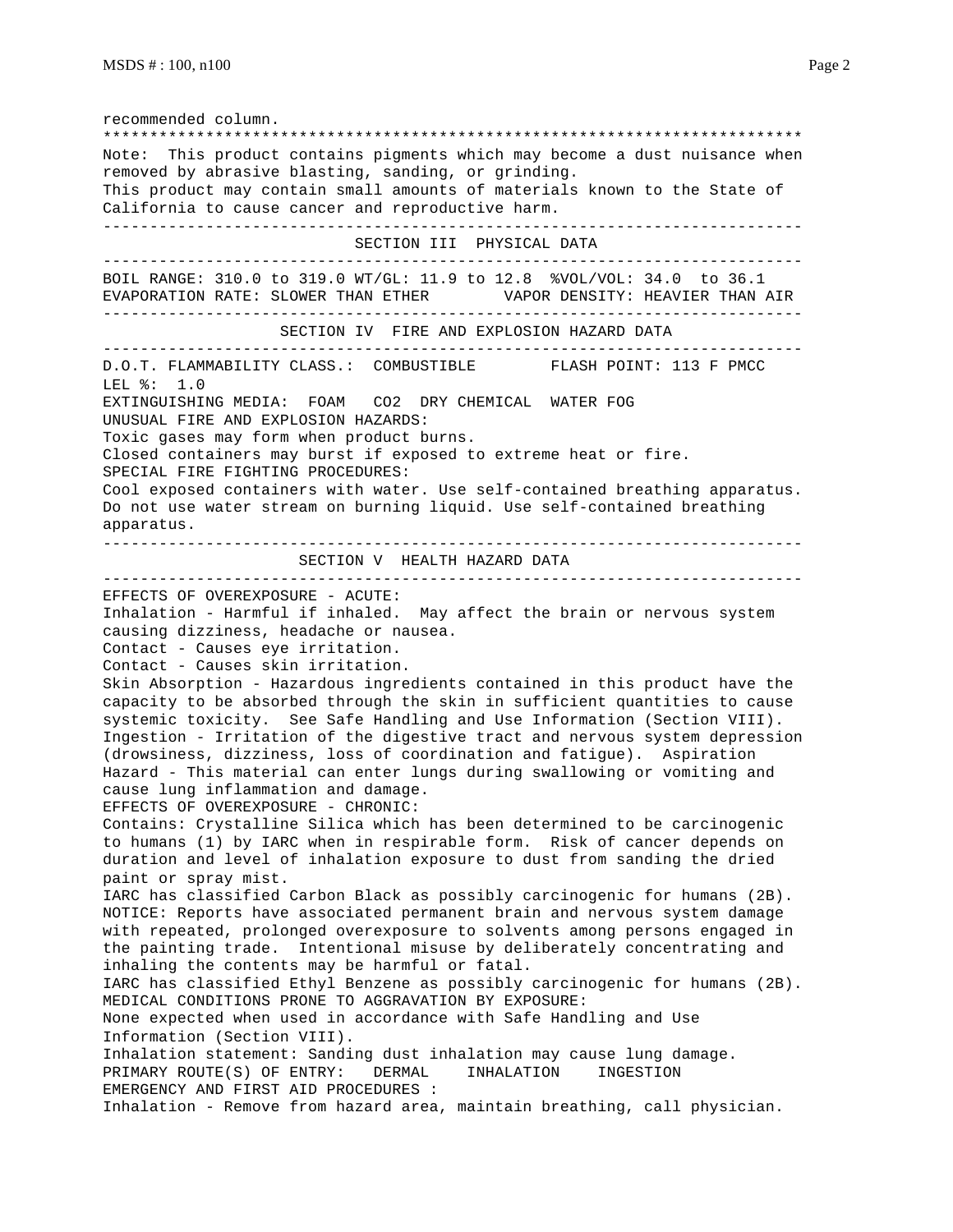Skin Contact - Remove with soap and water. Eye Contact - Flush immediately with large amounts of water. Call physician Ingestion - Drink 1 or 2 glasses of water to dilute. DO NOT induce vomiting. Call physician. --------------------------------------------------------------------------- SECTION VI REACTIVITY DATA --------------------------------------------------------------------------- STABILITY: STABLE HAZARDOUS POLYMERIZATION WILL NOT OCCUR HAZARDOUS DECOMPOSITION PRODUCTS: Burning may produce carbon dioxide and carbon monoxide. CONDITIONS TO AVOID: Elevated temperatures and build up of vapors INCOMPATABILITY (MATERIALS TO AVOID): None reasonably foreseeable. --------------------------------------------------------------------------- SECTION VII SPILL OR LEAK PROCEDURES --------------------------------------------------------------------------- STEPS TO BE TAKEN IN CASE MATERIAL IS RELEASED OR SPILLED: Remove all sources of ignition. Avoid breathing vapors. Use non-sparking tools to return materials to container. Absorb residue with Fullers earth. WASTE DISPOSAL METHOD: Conventional procedures in compliance with local, state and federal regulations. Do not incinerate sealed containers. --------------------------------------------------------------------------- SECTION VIII SAFE HANDLING AND USE INFORMATION --------------------------------------------------------------------------- RESPIRATORY PROTECTION: Wear a properly fitted vapor/particulate respirator approved by NIOSH for use with paints during application or sanding and until all vapors and spray mist are exhausted. In confined spaces or in situations where continuous spray operations are typical, or if proper respirator fit is not possible, wear a positive-pressure, supplied air respirator approved by NIOSH. VENTILATION: Adequate to maintain working atmosphere below T.L.V. and L.E.L. (See Sect. II for ingredient data and concentrations). Mechanical exhaust may be required in confined areas. Discharge exhaust only in area away from ignition sources. PROTECTIVE GLOVES: Solvent impermeable gloves are required. EYE PROTECTION : Splash goggles or safety glasses with side shields. OTHER PROTECTIVE EQUIPMENT: Clothing adequate to protect skin. HYGIENIC PRACTICES: Remove and wash clothing before reuse. Wash hands before eating, smoking or using the washroom. --------------------------------------------------------------------------- SECTION IX SPECIAL PRECAUTIONS --------------------------------------------------------------------------- PRECAUTIONS TO BE TAKEN IN HANDLING AND STORAGE: Combustible - Keep away from heat and flame OTHER PRECAUTIONS : Use only with adequate ventilation. Avoid prolonged contact with skin and breathing of vapor spray mist or sanding dust. Close container after each use. Keep out of reach of children. Do not take internally. DANGER - Rags, steel wool or waste soaked with this product may catch fire spontaneously if improperly discarded. Immediately after use, place rags, steel wool or waste in a sealed water-filled metal container. ---------------------------------------------------------------------------

SECTION XX